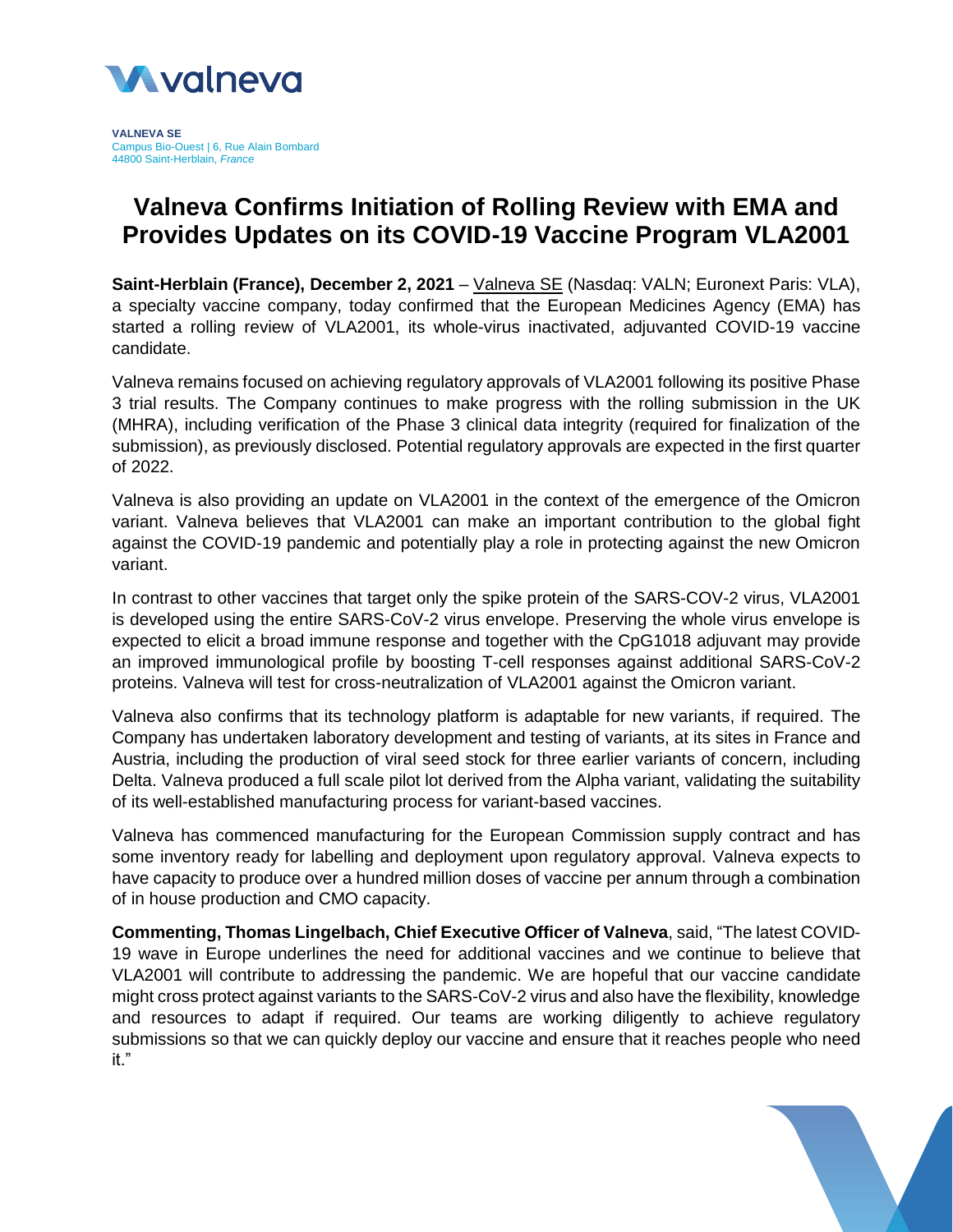

## **About VLA2001**

VLA2001 is currently the only whole virus, inactivated, adjuvanted vaccine candidate against COVID-19 in clinical trials in Europe. It is intended for active immunization of at-risk populations to prevent carriage and symptomatic infection with COVID-19 during the ongoing pandemic and potentially later for routine vaccination including addressing new variants. VLA2001 may also be suited for boosting, as repeat booster vaccinations have been shown to work well with whole virus inactivated vaccines. VLA2001 is produced on Valneva's established Vero-cell platform, leveraging the manufacturing technology for Valneva's licensed Japanese encephalitis vaccine, IXIARO®. VLA2001 consists of inactivated whole virus particles of SARS-CoV-2 with high S-protein density, in combination with two adjuvants, alum and CpG 1018. This adjuvant combination has consistently induced higher antibody levels in preclinical experiments than alum-only formulations and shown a shift of the immune response towards Th1. CpG 1018 adjuvant, supplied by Dynavax Technologies Corporation (Nasdaq: DVAX), is a component of the US FDA- and EMA-approved HEPLISAV-B ® vaccine. The manufacturing process for VLA2001, which has already been upscaled to final industrial scale, includes chemical inactivation to preserve the native structure of the S-protein. VLA2001 is expected to conform with standard cold chain requirements (2 degrees to 8 degrees Celsius).

## **About Valneva SE**

Valneva is a specialty vaccine company focused on the development and commercialization of prophylactic vaccines for infectious diseases with significant unmet medical need. The Company takes a highly specialized and targeted approach to vaccine development and then applies its deep understanding of vaccine science to develop prophylactic vaccines addressing these diseases. Valneva has leveraged its expertise and capabilities both to successfully commercialize two vaccines and to rapidly advance a broad range of vaccine candidates into and through the clinic, including candidates against Lyme disease, the chikungunya virus and COVID-19.

### **Valneva Investor and Media Contacts**

Laetitia Bachelot-Fontaine VP, Global Communications and European Investor Relations M +33 (0)6 4516 7099 investors@valneva.com

Joshua Drumm, Ph.D. VP, Global Investor Relations M +001 917 815 4520 joshua.drumm@valneva.com

#### **Forward-Looking Statements**

This press release contains certain forward-looking statements relating to the business of Valneva, including with respect to the progress, timing, design, data read-outs, anticipated results and completion of clinical trials and regulatory review processes for VLA2001. In addition, even if the actual results or development of Valneva are consistent with the forward-looking statements contained in this press release, those results or developments of Valneva may not be indicative of future results. In some cases, you can identify forward-looking statements by words such as "could," "should," "may," "expects," "anticipates," "believes," "intends," "estimates," "aims," "targets," or similar words. These forward-looking statements are based on the current expectations of Valneva as of the date of this press release and are subject to a number of known and unknown risks and uncertainties and other factors that may cause actual results, performance or achievements to be materially different from any future results, performance or achievement expressed or implied by these forward-looking statements. In particular, the expectations of Valneva could be affected by, among other things, uncertainties involved in the development and manufacture of vaccines,